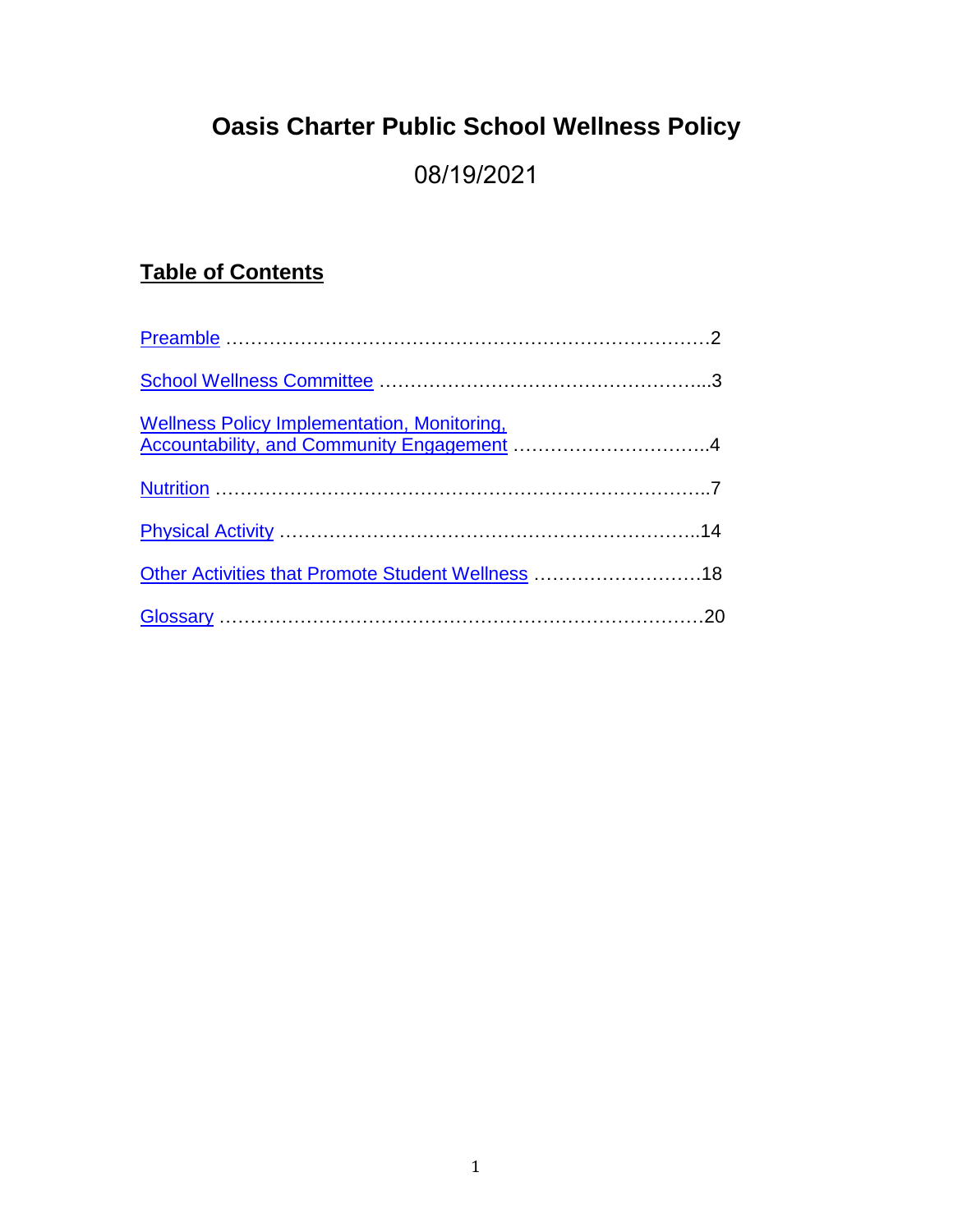## **Oasis Charter Public School Wellness Policy**

## <span id="page-1-0"></span>**Preamble**

Oasis Charter Public School (hereto referred to as the SFA) is committed to the optimal development of every student. The SFA believes that for students to have the opportunity to achieve personal, academic, developmental, and social success, we need to create positive, safe, and health-promoting learning environments at every level, in every setting, throughout the school year.

Research shows that two components, good nutrition and physical activity before, during, and after the school day, are strongly correlated with positive student outcomes. For example, student participation in the U.S. Department of Agriculture's (USDA) School Breakfast Program is associated with higher grades and standardized test scores, lower absenteeism, and better performance on cognitive tasks.<sup>1,2,3,4,5,6,7</sup> Conversely, less-than-adequate consumption of specific foods including fruits, vegetables, and dairy products, is associated with lower grades among students.<sup>8,9,10</sup> In addition, students who are physically active through active transport to and from school, recess, physical activity breaks, high-quality physical education, and extracurricular activities – do better academically.<sup>11,12,13,14</sup>

This policy outlines the SFA's approach to ensuring environments and opportunities for all students to practice healthy eating and physical activity behaviors throughout the school day while minimizing commercial distractions. Specifically, this policy establishes goals and procedures to ensure that:

- Students in the SFA have access to healthy foods throughout the school day—both through reimbursable school meals and other foods available throughout the school campus—in accordance with Federal and state nutrition standards;
- Students receive quality nutrition education that helps them develop lifelong healthy eating behaviors;
- Students have opportunities to be physically active before, during, and after school;
- Schools engage in nutrition and physical activity promotion and other activities that promote student wellness;
- School staff are encouraged and supported to practice healthy nutrition and physical activity behaviors in and out of school;
- The community is engaged in supporting the work of the SFA in creating continuity between school and other settings for students and staff to practice lifelong healthy habits; and
- The SFA establishes and maintains an infrastructure for management, oversight, implementation, communication about, and monitoring of the policy and its established goals and objectives.

This policy applies to all students, staff, and schools in the SFA.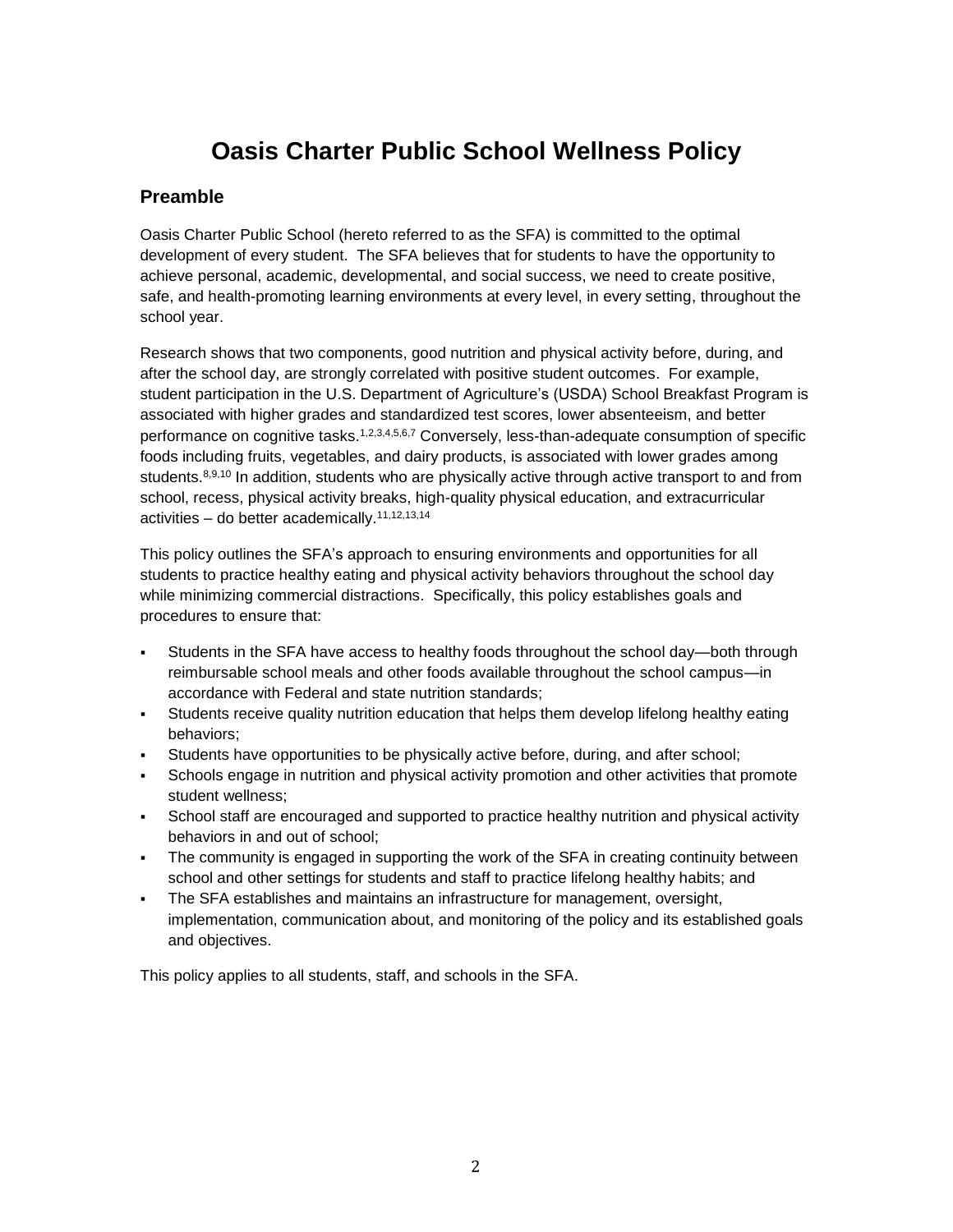## <span id="page-2-0"></span>**I. School Wellness Committee**

## *Committee Role and Membership*

The SFA will convene a representative school wellness committee (hereto referred to as the SWC or work within an existing school health committee) that meets at least twice per year to establish goals for and oversee school health and safety policies and programs, including development, implementation, and periodic review and update of this SFA-level wellness policy (heretofore referred as "wellness policy").

The SWC membership will represent all school levels and include (to the extent possible), but not be limited to: parents and caregivers; students; representatives of the school nutrition program (ex., school nutrition director); physical education teachers; health education teachers; school health professionals (ex., health education teachers, school health services staff [i.e., nurses, physicians, dentists, health educators, and other allied health personnel who provide school health services], and mental health and social services staff [i.e., school counselors, psychologists, social workers, or psychiatrists]; school administrators (ex., superintendent, principal, vice principal), school board members; health professionals (ex., dietitians, doctors, nurses, dentists); and the general public. To the extent possible, the SWC will include representatives from each school building and reflect the diversity of the community.

## *Leadership*

The Superintendent or designee(s) will convene the SWC and facilitate development of and updates to the wellness policy, and will ensure each school's compliance with the policy.

| Name            | Title                           | Role                         |
|-----------------|---------------------------------|------------------------------|
| Maylany Jimenez | <b>Administrative Assistant</b> | <b>Wellness Coordinator</b>  |
| Erika Del Real  | <b>Office Manager</b>           | <b>Food Service Director</b> |
|                 |                                 |                              |
|                 |                                 |                              |

## <span id="page-2-1"></span>**II. Wellness Policy Implementation, Monitoring, Accountability, and Community Engagement**

### *Implementation Plan*

The SFA will develop and maintain a plan for implementation to manage and coordinate the execution of this wellness policy. The plan delineates roles, responsibilities, actions, and timelines specific to each school, and includes information about who will be responsible to make what change, by how much, where, and when, as well as specific goals and objectives for nutrition standards for all foods and beverages available on the school campus, food and beverage marketing, nutrition promotion and education, physical activity, physical education, and other school-based activities that promote student wellness.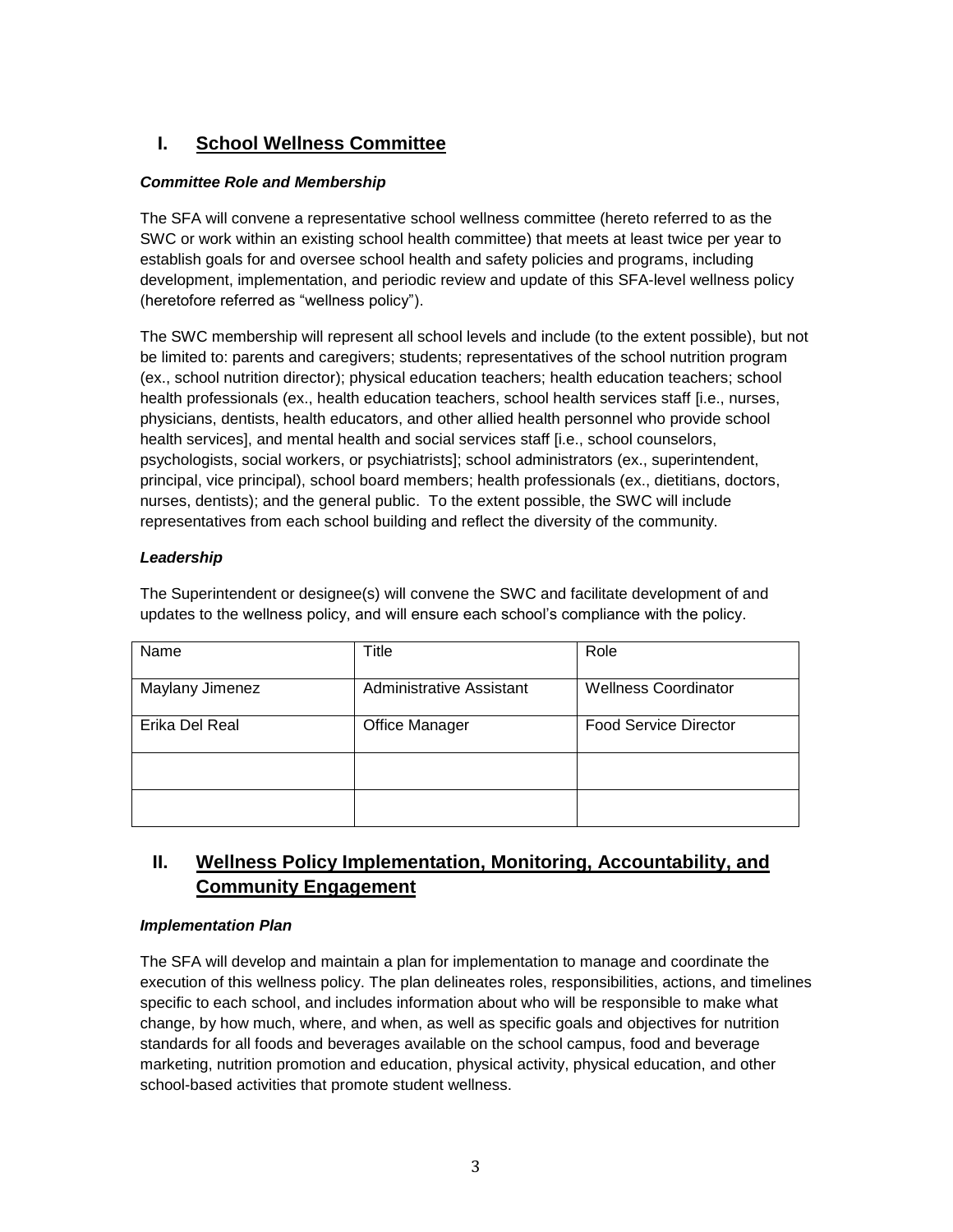This wellness policy and the progress reports can be found at: www.oasischarterschool.org

### *Recordkeeping*

The SFA will retain records to document compliance with the requirements of the wellness policy at the school office. Documentation maintained in this location will include but will not be limited to:

- The written wellness policy;
- Documentation demonstrating compliance with community involvement requirements, including (1) Efforts to actively solicit SWC membership from the required stakeholder groups; and (2) These groups' participation in the development, implementation, and periodic review and update of the wellness policy;
- Documentation of the triennial assessment\* of the policy for each school under its jurisdiction;
- Documentation demonstrating compliance with public notification requirements, including: (1) Methods by which the wellness policy, annual progress reports, and triennial assessments are made available to the public; and (2) Efforts to actively notify families about the availability of wellness policy.

### *Triennial Progress Assessments*

At least once every three years, the SFA will evaluate compliance with the wellness policy to assess the implementation of the policy and include:

- The extent to which schools under the jurisdiction of the SFA are in compliance with the wellness policy;
- A description of the progress made in attaining the goals of the SFA's wellness policy.

The SWC, in collaboration with individual schools, will monitor schools' compliance with this wellness policy.

### *Revisions and Updating the Policy*

The SWC will update or modify the wellness policy based on the results of the annual progress reports and triennial assessments, and/or as SFA priorities change; community needs change; wellness goals are met; new health science, information, and technology emerges; and new Federal or state guidance or standards are issued. **The wellness policy will be assessed and updated as indicated at least every three years, following the triennial assessment.**

### *Community Involvement, Outreach, and Communications*

The SFA is committed to being responsive to community input, which begins with awareness of the wellness policy. The SFA will actively communicate ways in which representatives of SWC and others can participate in the development, implementation, and periodic review and update of the wellness policy through a variety of means appropriate for that SFA. The SFA will also inform parents of the improvements that have been made to school meals and compliance with school meal standards, availability of child nutrition programs and how to apply, and a description of and compliance with Smart Snacks in School nutrition standards. The SFA will use electronic mechanisms, such as email or displaying notices on the SFA's website, as well as non-electronic mechanisms, such as newsletters, presentations to parents, or sending information home to parents, to ensure that all families are actively notified of the content of, implementation of, and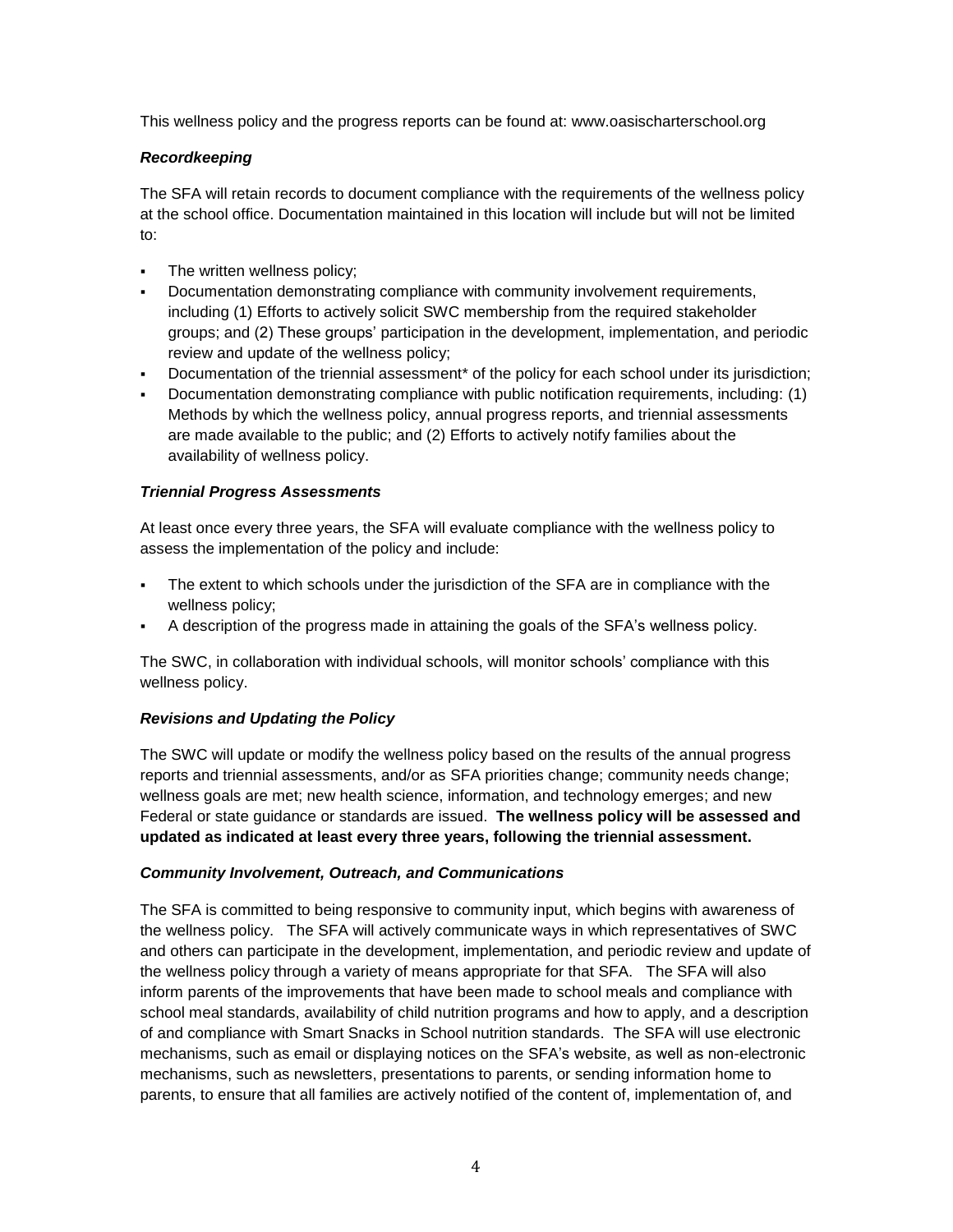updates to the wellness policy, as well as how to get involved and support the policy. The SFA will ensure that communications are culturally and linguistically appropriate to the community, and accomplished through means similar to other ways that the SFA and individual schools are communicating other important school information with parents.

The SFA will actively notify the public about the content of or any updates to the wellness policy annually, at a minimum. The SFA will also use these mechanisms to inform the community about the availability of the annual and triennial reports.

## <span id="page-4-0"></span>**III. Nutrition**

## *School Meals*

Our school SFA is committed to serving healthy meals to children, with plenty of fruits, vegetables, whole grains, and fat-free and low-fat milk; moderate in sodium, low in saturated fat, and zero grams *trans* fat per serving (nutrition label or manufacturer's specification); and to meet the nutrition needs of school children within their calorie requirements. The school meal programs aim to improve the diet and health of school children, help mitigate childhood obesity, model healthy eating to support the development of lifelong healthy eating patterns, and support healthy choices while accommodating cultural food preferences and special dietary needs.

All schools within the SFA participate in USDA child nutrition programs, including the National School Lunch Program (NSLP), the School Breakfast Program (SBP), and *any additional programs the school may elect.* All schools within the SFA are committed to offering school meals through the NSLP and SBP programs, and other applicable Federal child nutrition programs, that:

- Are accessible to all students;
- Are appealing and attractive to children;
- Are served in clean and pleasant settings;
- Meet or exceed current nutrition requirements established by local, state, and Federal statutes and regulations. (The SFA offers reimbursable school meals that meet [USDA](http://www.fns.usda.gov/school-meals/nutrition-standards-school-meals)  [nutrition standards.\)](http://www.fns.usda.gov/school-meals/nutrition-standards-school-meals)

## *Staff Qualifications and Professional Development*

All school nutrition program directors, managers, and staff will meet or exceed hiring and annual continuing education/training requirements in the [USDA professional standards for child nutrition](http://www.fns.usda.gov/sites/default/files/CN2014-0130.pdf)  [professionals.](http://www.fns.usda.gov/sites/default/files/CN2014-0130.pdf) These school nutrition personnel will refer to [USDA's Professional Standards for](http://professionalstandards.nal.usda.gov/)  [School Nutrition Standards website](http://professionalstandards.nal.usda.gov/) to search for training that meets their learning needs.

## *Water*

To promote hydration, free, safe, unflavored drinking water will be available to all students throughout the school day and throughout every school campus. The SFA will make drinking water available where school meals are served during mealtimes.

## *Competitive Foods and Beverages*

The SFA is committed to ensuring that all foods and beverages available to students on the school campus\* during the school day\* support healthy eating. The foods and beverages sold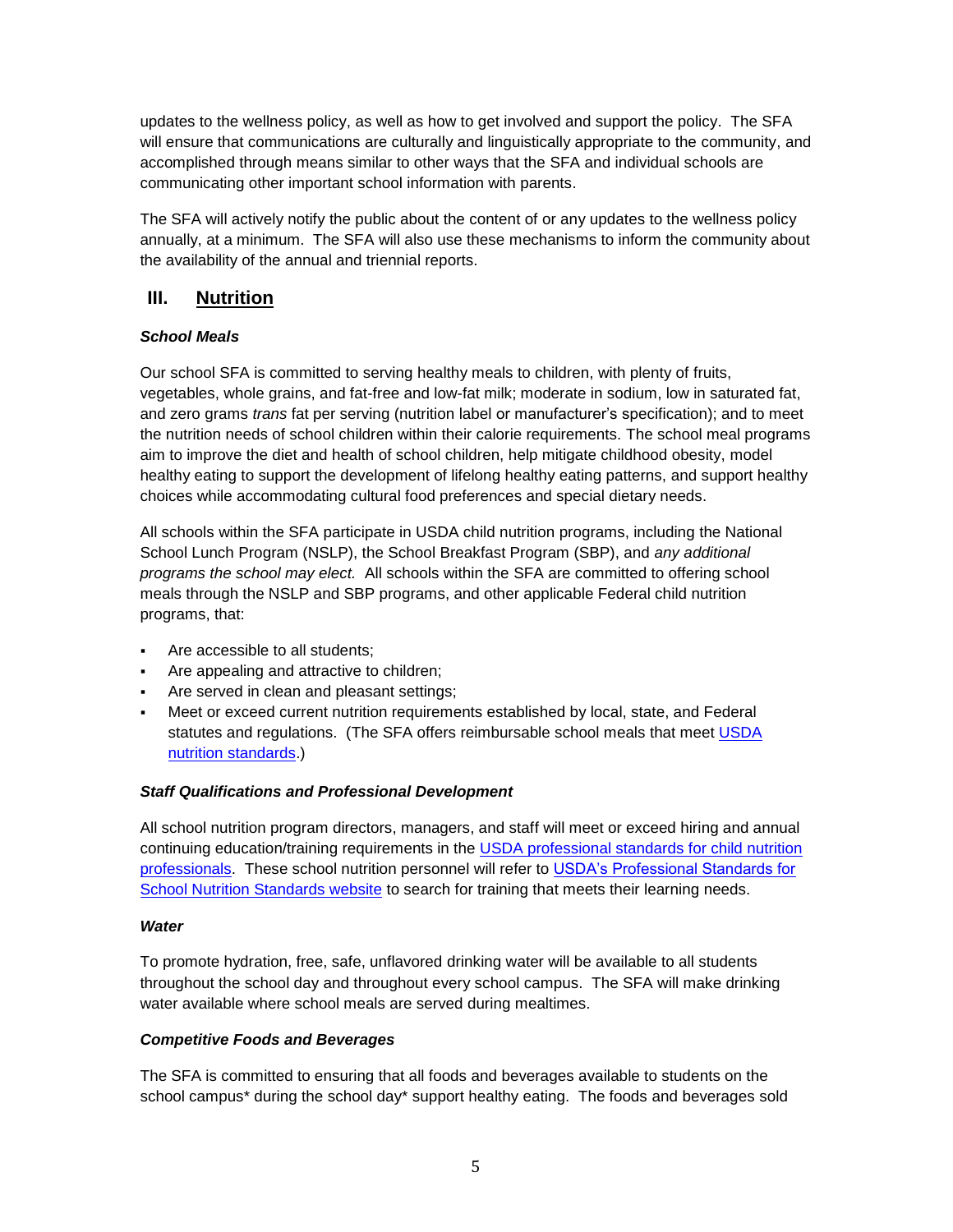and served outside of the school meal programs (i.e., "competitive" foods and beverages) will meet the USDA Smart Snacks in School nutrition standards, at a minimum. Smart Snacks aim to improve student health and well-being, increase consumption of healthful foods during the school day, and create an environment that reinforces the development of healthy eating habits. A summary of the standards and information are available at:

[http://www.fns.usda.gov/healthierschoolday/tools-schools-smart-snacks.](http://www.fns.usda.gov/healthierschoolday/tools-schools-smart-snacks)

### *Celebrations and Rewards*

All foods offered on the school campus will meet or exceed the USDA Smart Snacks in School nutrition standards including through:

- 1. Celebrations and parties. The SFA will provide a list of healthy party ideas to parents and teachers, including non-food celebration ideas.
- 2. Classroom snacks brought by parents.
- 3. Rewards and incentives. Foods and beverages will not be used as a reward, or withheld as punishment for any reason, such as for performance or behavior.

### *Fundraising*

Foods and beverages that meet or exceed the USDA Smart Snacks in Schools nutrition standards may be sold through fundraisers on the school campus\* during the school day\*. The SFA will make available to parents and teachers a list of healthy fundraising ideas

#### *Nutrition Promotion*

Nutrition promotion and education positively influence lifelong eating behaviors by using evidence-based techniques and nutrition messages, and by creating food environments that encourage healthy nutrition choices and encourage participation in school meal programs. Students and staff will receive consistent nutrition messages throughout schools, classrooms, gymnasiums, and cafeterias. Nutrition promotion also includes marketing and advertising nutritious foods and beverages to students and is most effective when implemented consistently through a comprehensive and multi-channel approach by school staff and teachers, parents, students, and the community.

The SFA will promote healthy food and beverage choices for all students throughout the school campus, as well as encourage participation in school meal programs.

#### *Nutrition Education*

The SFA aims to teach, model, encourage, and support healthy eating by students. Schools will provide nutrition education and engage in nutrition promotion that:

- Is designed to provide students with the knowledge and skills necessary to promote and protect their health;
- Include enjoyable, developmentally-appropriate, culturally-relevant, and participatory activities;
- Promote fruits, vegetables, whole-grain products, low-fat and fat-free dairy products, and healthy food preparation methods;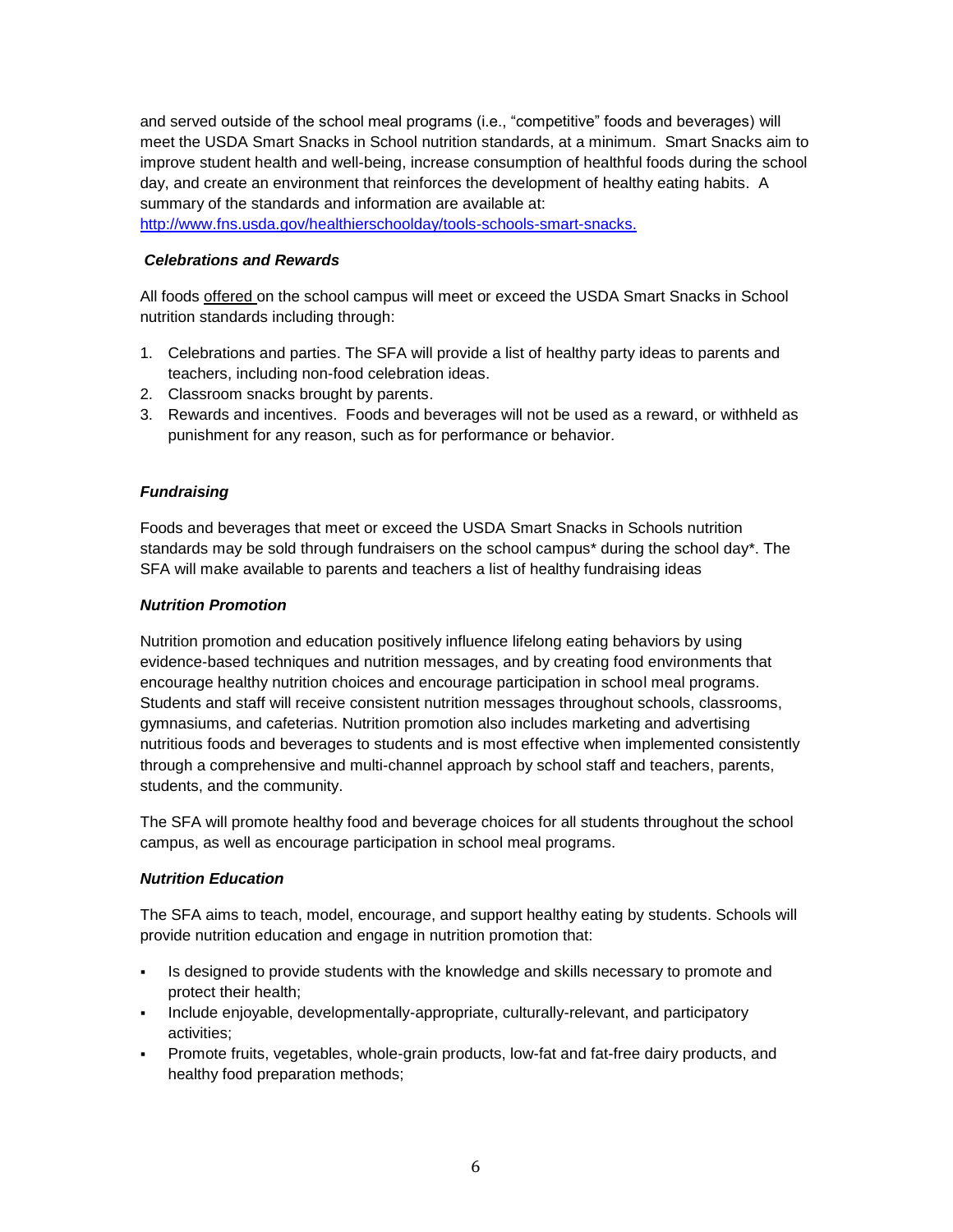- Emphasize caloric balance between food intake and energy expenditure (promotes physical activity/exercise);
- Include nutrition education training for teachers and other staff.

## *Food and Beverage Marketing in Schools*

The SFA is committed to providing a school environment that ensures opportunities for all students to practice healthy eating and physical activity behaviors throughout the school day while minimizing commercial distractions. The SFA strives to teach students how to make informed choices about nutrition, health, and physical activity. These efforts will be weakened if students are subjected to advertising on SFA property that contains messages inconsistent with the health information the SFA is imparting through nutrition education and health promotion efforts. It is the intent of the SFA to protect and promote student's health by permitting advertising and marketing for only those foods and beverages that are permitted to be sold on the school campus, consistent with the SFA's wellness policy.

## <span id="page-6-0"></span>**IV. Physical Activity**

Physical activity during the school day (including but not limited to recess, physical activity breaks, or physical education) **will not be withheld** as punishment for any reason.

To the extent practicable, the SFA will ensure that its grounds and facilities are safe and that equipment is available to students to be active. The SFA will conduct necessary inspections and repairs.

## *Physical Education*

The SFA will provide students with physical education, using an age-appropriate, sequential physical education curriculum consistent with national and state standards for physical education.

All students will be provided equal opportunity to participate in physical education classes. The SFA will make appropriate accommodations to allow for equitable participation for all students and will adapt physical education classes and equipment as necessary.

**Outdoor recess** will be offered when weather is feasible for outdoor play.

In the event that the school or SFA must conduct **indoor recess,** teachers and staff will follow the indoor recess guidelines that promote physical activity for students, to the extent practicable. Each *school will maintain and enforce its own indoor recess guidelines*

Recess will complement, not substitute, physical education class. Recess monitors or teachers will encourage students to be active, and will serve as role models by being physically active alongside the students whenever feasible.

## <span id="page-6-1"></span>**V. Other Activities that Promote Student Wellness**

The SFA will integrate wellness activities across the entire school setting, not just in the cafeteria, other food and beverage venues, and physical activity facilities. The SFA will coordinate and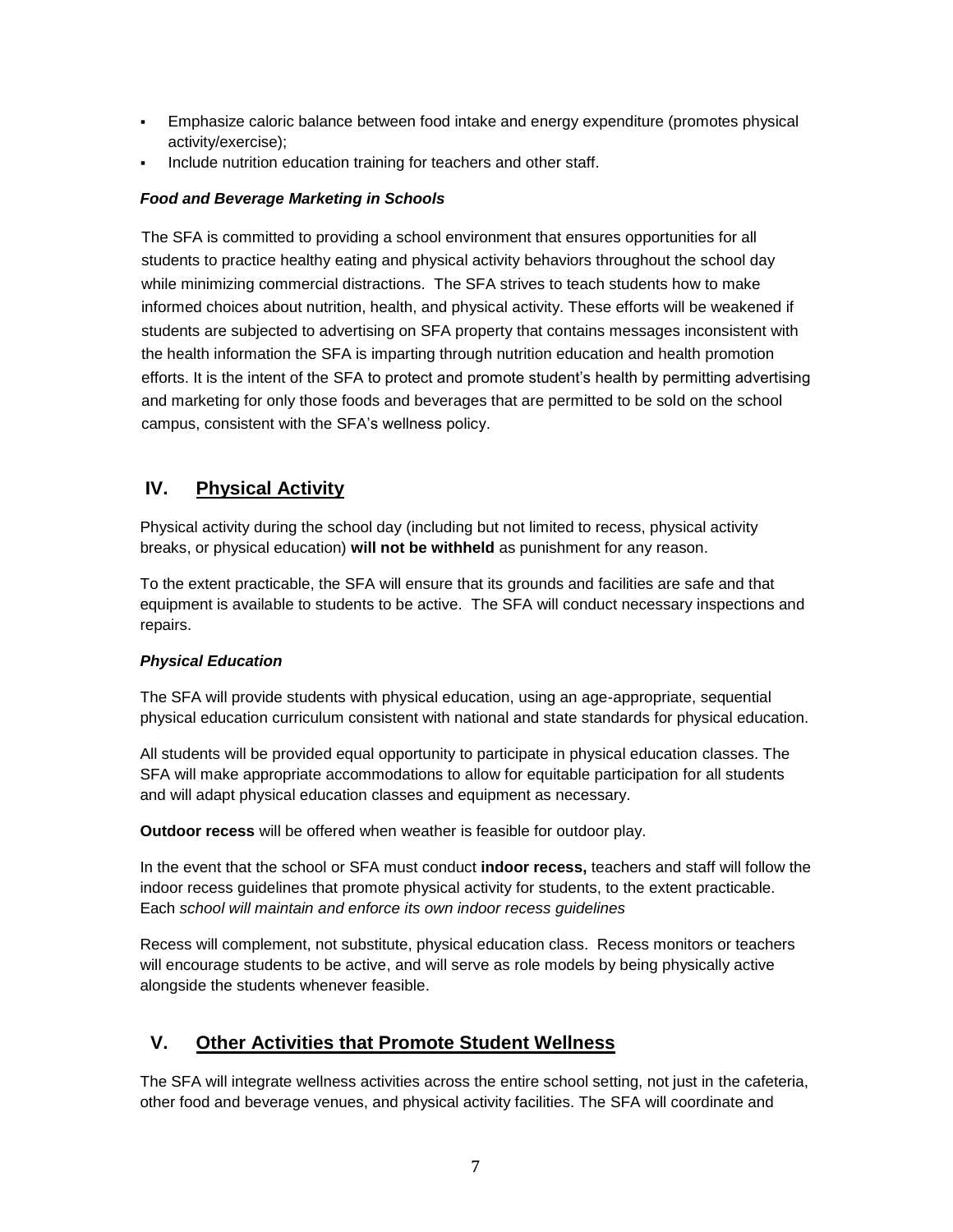integrate other initiatives related to physical activity, physical education, nutrition, and other wellness components so all efforts are complementary, not duplicative, and work towards the same set of goals and objectives promoting student well-being, optimal development,

<span id="page-7-0"></span>All school-sponsored events will adhere to the wellness policy. All school-sponsored wellness events will include physical activity opportunities.

## *Glossary:*

**Extended School Day** - time during before and afterschool activities that includes clubs, intramural sports, band and choir practice, drama rehearsals, etc.

**School Campus** - areas that are owned or leased by the school and used at any time for schoolrelated activities such as the school building or on the school campus, including on the outside of the school building, school buses or other vehicles used to transport students, athletic fields, and stadiums (e.g. on scoreboards, coolers, cups, and water bottles), or parking lots.

**School Day** - midnight the night before to 30 minutes after the end of the instructional day.

**Triennial** – recurring every three years.

### **Nondiscrimination Statement**

In accordance with Federal civil rights law and U.S. Department of Agriculture (USDA) civil rights regulations and policies, the USDA, its Agencies, offices, and employees, and institutions participating in or administering USDA programs are prohibited from discriminating based on race, color, national origin, sex, disability, age, or reprisal or retaliation for prior civil rights activity in any program or activity conducted or funded by USDA.

Persons with disabilities who require alternative means of communication for program information (e.g. Braille, large print, audiotape, American Sign Language, etc.), should contact the Agency (State or local) where they applied for benefits. Individuals who are deaf, hard of hearing or have speech disabilities may contact USDA through the Federal Relay Service at 800-877-8339. Additionally, program information may be made available in languages other than English.

To file a program complaint of discrimination, complete the USDA Program Discrimination Complaint Form, (AD-3027) found online at the **Filing a Program** [Discrimination Complaint as a USDA Customer page](http://www.ascr.usda.gov/complaint_filing_cust.html)  $\Box$ , and at any USDA office, or write a letter addressed to USDA and provide in the letter all of the information requested in the form. To request a copy of the complaint form, call 866-632-9992. Submit your completed form or letter to USDA by: